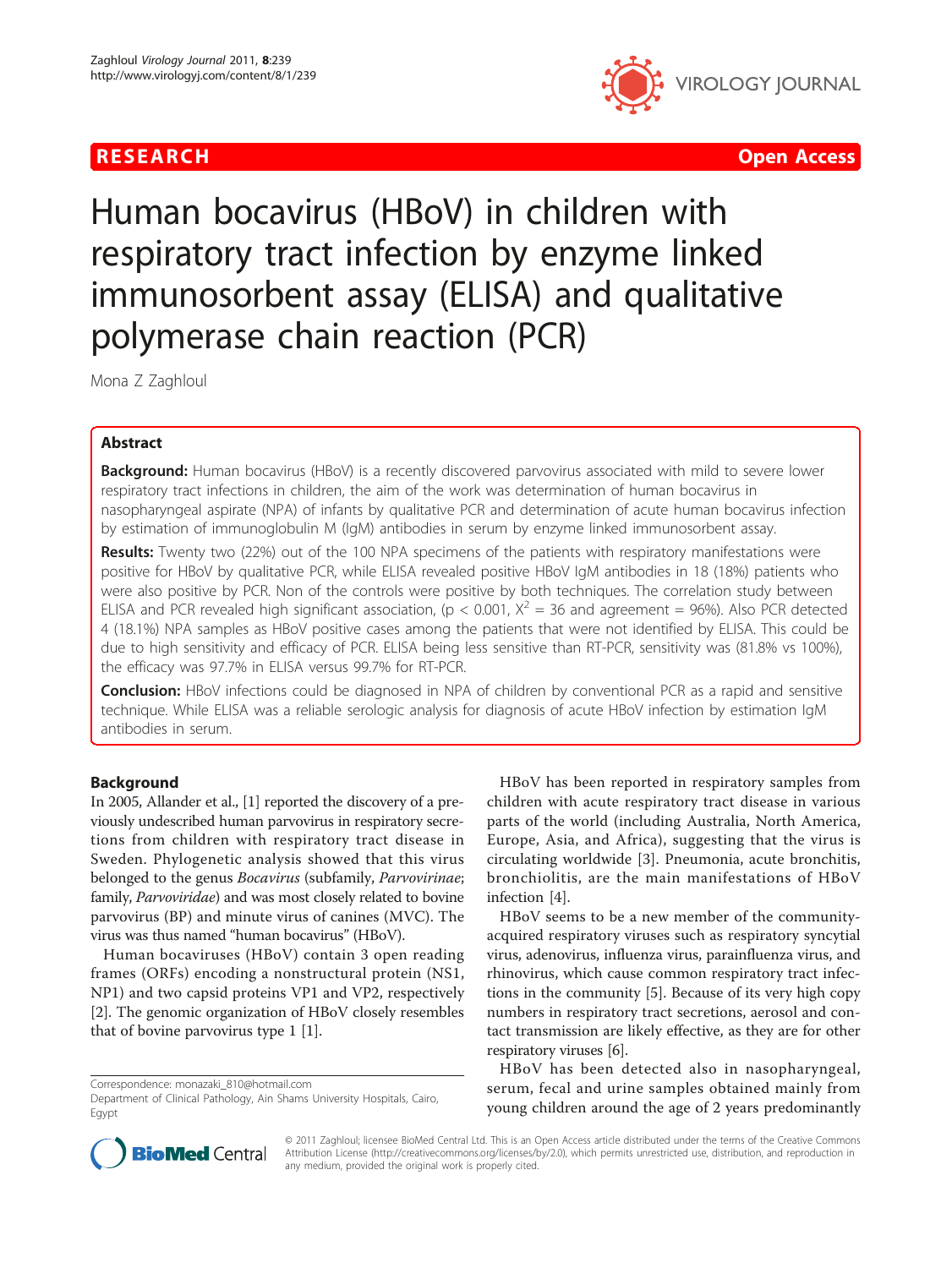during the winter season [\[1](#page-4-0)]. HBoV was detected in two pediatric patients after organ transplantation [[7\]](#page-4-0), in human immunodeficiency virus-infected pediatric patients [[8](#page-4-0)], and immunosuppressed adult patients [\[9\]](#page-4-0).

Diagnosis of HBoV infection is based on the PCR amplification of viral genome fragments present in human respiratory, serum, stool and urine samples. A great number of different PCR techniques employing varying sets of primers specific for the viral genes NP1 [[10](#page-4-0)], NS1 [[11\]](#page-4-0), and VP1, VP2 [[12](#page-4-0),[13](#page-4-0)] have been described. In addition to the detection of viral genomes by PCR, recent reports describe the detection of HBoVspecific IgG and IgM-antibodies against HBoV VP2 in serum samples using western blot [\[14\]](#page-4-0) or immunofluorescence assays [[2](#page-4-0),[15\]](#page-4-0). Furthermore, a standardized ELISA for the quantitative determination of HBoV-specific antibodies has been established by [[16\]](#page-4-0). The aim of the work was determination of HBoV in respiratory specimens (NPA) of infants by qualitative PCR and determination of acute HBoV infection by estimation of IgM antibodies in serum by ELISA.

# Results

# Microbiological results

Cultures of nasopharyngeal aspirates from 100 patients were positive in 67% of patients. Cultures yielded growth of one or more pathogen among upper respiratory tract normal flora. Gram positive cocci were isolated from 57/90 (63.3%) of specimens including: Streptococcus pneumoniae 25/90 (27.7%), Staphylococcus aureus 32/90 (35.5%). Gram negative bacilli were detected in 33/90(36.6%) of specimens including, Klebsiella pneumoniae 15/90 (16.6%), Escherichia coli 10/90 (11.1%), Pseudomonas aeruginosa 8/90 (8.8%), while Cultures of the control group showed growth of upper respiratory tract normal flora (table 1).

# Qualitative PCR results

Twenty two (22%) out of the 100 NPA specimens of the patients were positive for HBoV and 78 (78%) specimens were negative by qualitative PCR. While all the 50 NPA of the control group were negative for HBoV. Also there was a high significant difference between the patient and the control groups since  $p < 0.001$  (table [2\)](#page-2-0).

# ELISA results

Eighteen (18%) out of the 100 serum samples of the patients with respiratory tract manifestations were positive for HBoV IgM antibodies by ELISA such patients are also positive by PCR, and 82 (82%) specimens were HBoV negative by ELISA. While all 50 serum samples of the controls were negative (table [3](#page-2-0)). Serum concentration of IgM antibodies against HBoV were detected significantly in patients (0.28  $\pm$  0.06 vs 0.07  $\pm$  0.01 controls),  $p < 0.001$ . Table [4](#page-2-0) showed the number of positive cases by the different diagnostic methods. Table [5](#page-2-0) showed that there was a highly significant association between the PCR and ELISA techniques.

# Diagnostic validity tests

Diagnostic validity test including sensitivity, specificity, predictive values and efficacy of both HBoV ELISA and PCR were calculated (table [6](#page-3-0) and [7](#page-3-0)) considering PCR as a reference method. In our work we found ELISA to be less sensitive than PCR, it was (81.8% vs 100%), but the specificity of ELISA is higher than PCR, it was (100% vs 78%) (table [6](#page-3-0) and [7\)](#page-3-0).

# **Discussion**

In recent years, several novel viruses have been discovered in patients with respiratory infections using molecular biology methods. These novel viruses include the human metapneumovirus and several coronaviruses (SARS, NL63, and HKU1) [\[17,18\]](#page-4-0) the latest addition to this list was the human bocavirus (HBoV).

Attempts to culture this virus on conventional cell lines had failed but, Dijkman et al., [[19\]](#page-4-0) had investigated whether the virus can replicate on pseudostratified human airway epithelium. The cells were inoculated with human bocavirus-positive nasopharyngeal washes from children, and virus replication was monitored by measuring apical release of the virus via real-time PCR.

Electron Microscopy supported the ultrastructure analysis of the HBoV virus like particles (VLP) using a

Table 1 The isolated bacteria in NPA specimens of patients with respiratory tract infection

| Organism              | Number (%)   | Organism spp.            | IsolateNumber (%) |
|-----------------------|--------------|--------------------------|-------------------|
| Gram positive cocci   |              | Streptococcus pneumoniae | 25/90 (27.7%)     |
|                       | 57/90(63.3%) | Staphylococcus aureus    | 32/90 (35.5%)     |
| Gram negative bacilli |              | Klebsiella pneumoniae    | 15/90 (16.6%)     |
|                       | 33/90(36.6%) | E. coli                  | 10/90 (11.1%)     |
|                       |              | Pseudomonas aeruginosa   | 8/90 (8.8%)       |
| Normal flora          | 33 (33%)     |                          |                   |
| <b>Total</b>          | 100 (100%)   |                          |                   |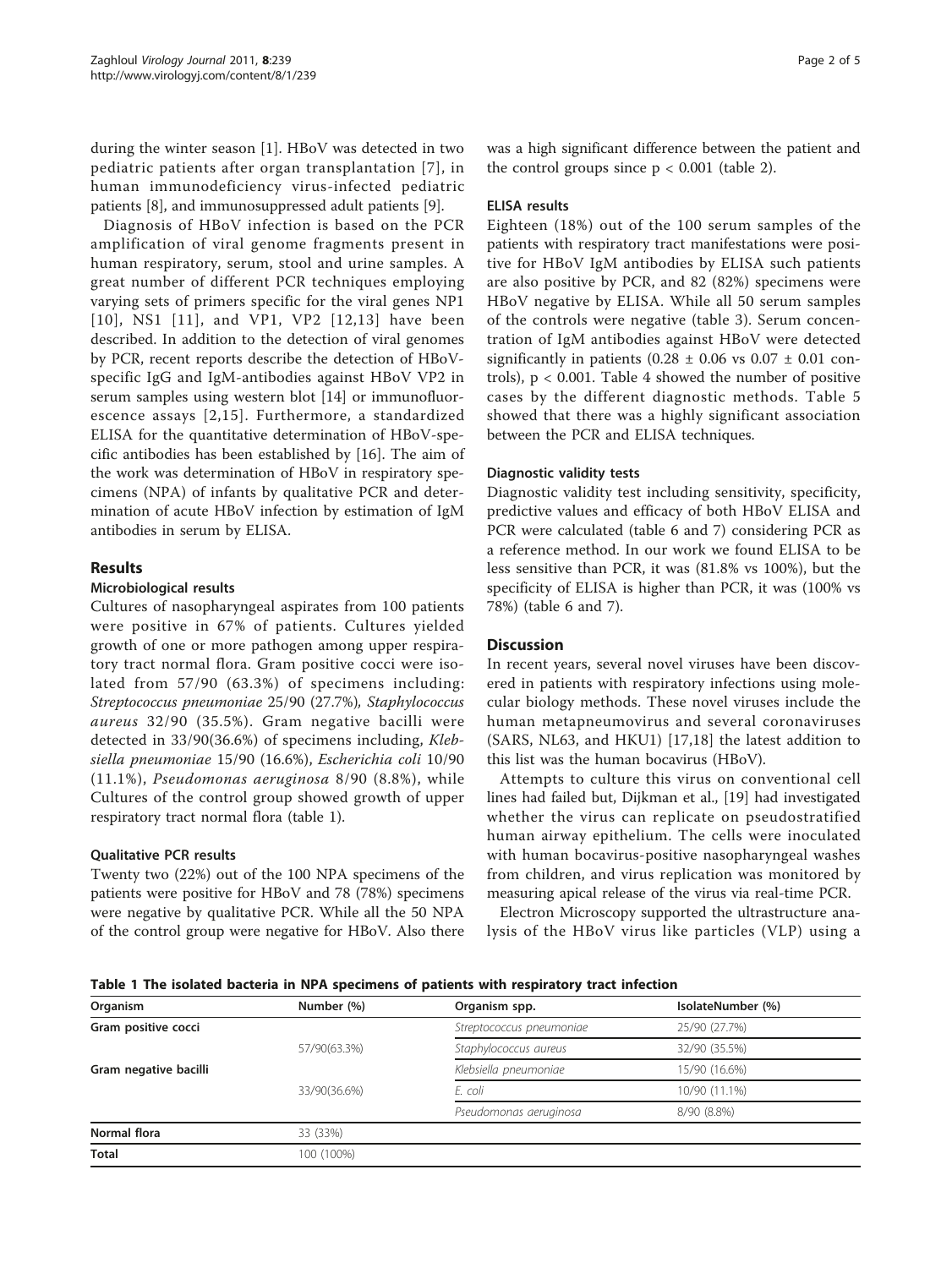<span id="page-2-0"></span>Table 2 Comparison between patients and controls by **PCR** Groups PCR +ve PCR -ve (%)

| Groups                       | $PCR +ve$ | PCR-ve | (%) |
|------------------------------|-----------|--------|-----|
| <b>Patients</b><br>$n = 100$ | 22        | 78     | 22% |
| <b>Controls</b><br>$n = 50$  | 0         | 50     | o   |

P < 0.001 (highly significant).

transmission electron microscope equipped with digital camera [\[20](#page-4-0)].

In our work 22 (22%) out of the 100 NPA specimens of the patients were positive for HBoV, There was a high significant difference between the patient and the control groups ( $p < 0.001$ ). PCR detected four HBoV positive cases that were negative by ELISA, this could be explained by the high sensitivity of PCR over ELISA since it was (100% vs 81.1%) respectively. Weissbrich et al., [[21](#page-4-0)] had found HBoV DNA in (10.3%) of NPA samples obtained from 786 hospitalized infants and children with febrile respiratory tract diseases during the years 2002 to 2005 in the region of northern Bavaria in Germany. While Neske et al., [\[22](#page-4-0)] had studied 834 nasopharyngeal aspirates (NPA), 10 serum samples, and 31 stool samples of children with acute respiratory diseases. For phylogenetic analysis, the VP2 genes were sequenced from 69 HBoV-positive NPA samples. The qualitative results of the real-time HBoV PCR were in good agreement with a conventional HBoV PCR. They found that 12% of the NPA were positive for HBoV DNA by both techniques.

Söderlund-Venermo et al., [\[23\]](#page-4-0) reported that the unique region in VP1 is less immunogenic than the major virus capsid protein VP2, Also he expressed HBoV VP2 viral like particles (VLPs) in insect cells for use in IgM and IgG ELISA that are superior to immunoblots in diagnostic performance.

In the present study 18 (18%) out of the 100 serum samples of the patients with respiratory tract manifestations were positive for HBoV IgM antibodies by ELISA. There was a significant difference between the patient and the control group ( $p < 0.001$ ). The mean serum concentration of IgM antibodies against HBoV, in the two groups was  $(0.28 \pm 0.06 \text{ vs } 0.07 \pm 0.01)$ . There was also a highly significant association between PCR and ELISA techniques (p < 0.001 and agreement = 96%). Söderlund-Venermo et al.,

Table 3 Comparison between patients and controls by ELISA

| Groups                       | ELISA+ve | ELISA -ve | (%) |
|------------------------------|----------|-----------|-----|
| <b>Patients</b><br>$n = 100$ | 18       | 82        | 18% |
| Controls<br>$n = 50$         | 0        | 50        |     |

P < 0.001 (highly significant).

Table 4 Number of positive cases by the different diagnostic methods

| Method       |    | No. of HBoV (+) cases | No. of HBoV (-) cases | Total |     |
|--------------|----|-----------------------|-----------------------|-------|-----|
|              | N  | (%)                   | N                     | (%)   |     |
| <b>PCR</b>   |    | วว                    | 78                    | 78    | 100 |
| <b>ELISA</b> | 18 | 18                    |                       | 82    | 100 |

[[23](#page-4-0)] diagnosed acute primary HBoV infections in 49 (19%) of 258 children with expiratory wheezing, and Lindner et al., [[24](#page-4-0)] detected IgM against HBoV by ELISA in 10/24 (42%) of sera samples obtained from HBoV DNA-positive children and infants with infections of the respiratory tract.

In the present study sensitivity, specificity, positive predictive value and efficacy of ELISA were 81.8%,100%,100% and 97.7% respectively Lindner et al., [[16\]](#page-4-0) had reported diagnostic sensitivity and specificity of their antibody ELISA were as high as 97% and 99.5%, respectively; positive predictive value was 97% by using ELISA among wheezing children.

#### Conclusion

HBoV infections could be diagnosed in NPA by conventional PCR as a rapid and sensitive technique. ELISA was a reliable serologic analysis for diagnosis of acute HBoV infection by estimation IgM antibodies in serum.

# Methods

The present case - control study was conducted on 100 patients aged from 1 to 5 years (61 males and 39 females) with a mean  $\pm$  SD age of (2.7  $\pm$  1.1) attending the Pediatric outpatient clinic, Ain Shams University Hospitals, Cairo, Egypt in the period from September 2009 to May 2010. Patients were suffering from lower respiratory tract infection together with upper respiratory tract manifestations such as cough, running nose and fever. In addition to 50 apparently healthy children (32 males and 18 females) matched in age with the patients as a control group.

All patients were subjected to the following after their written consent, full history taking and thorough clinical examination, complete blood picture, chest plain X-ray. Nasopharyngeal aspirate (NPA) samples collected from

| <b>Table 5 Correlation between PCR and ELISA</b> |
|--------------------------------------------------|
|--------------------------------------------------|

|              |               | ELISA (-) | ELISA $(+)$ | <b>Total</b> |
|--------------|---------------|-----------|-------------|--------------|
| $PCR (-)$    | <b>Number</b> | 78        | O           | 78           |
|              | %/total       | 95.1      |             | 78           |
| $PCR (+)$    | <b>Number</b> |           | 18          | 22           |
|              | %/total       | 49        | 100         | 22           |
| <b>Total</b> |               | 82        | 18          | 100          |
|              |               |           |             |              |

 $X^2 = 36$ , P < 0.001, Agreement = 96%.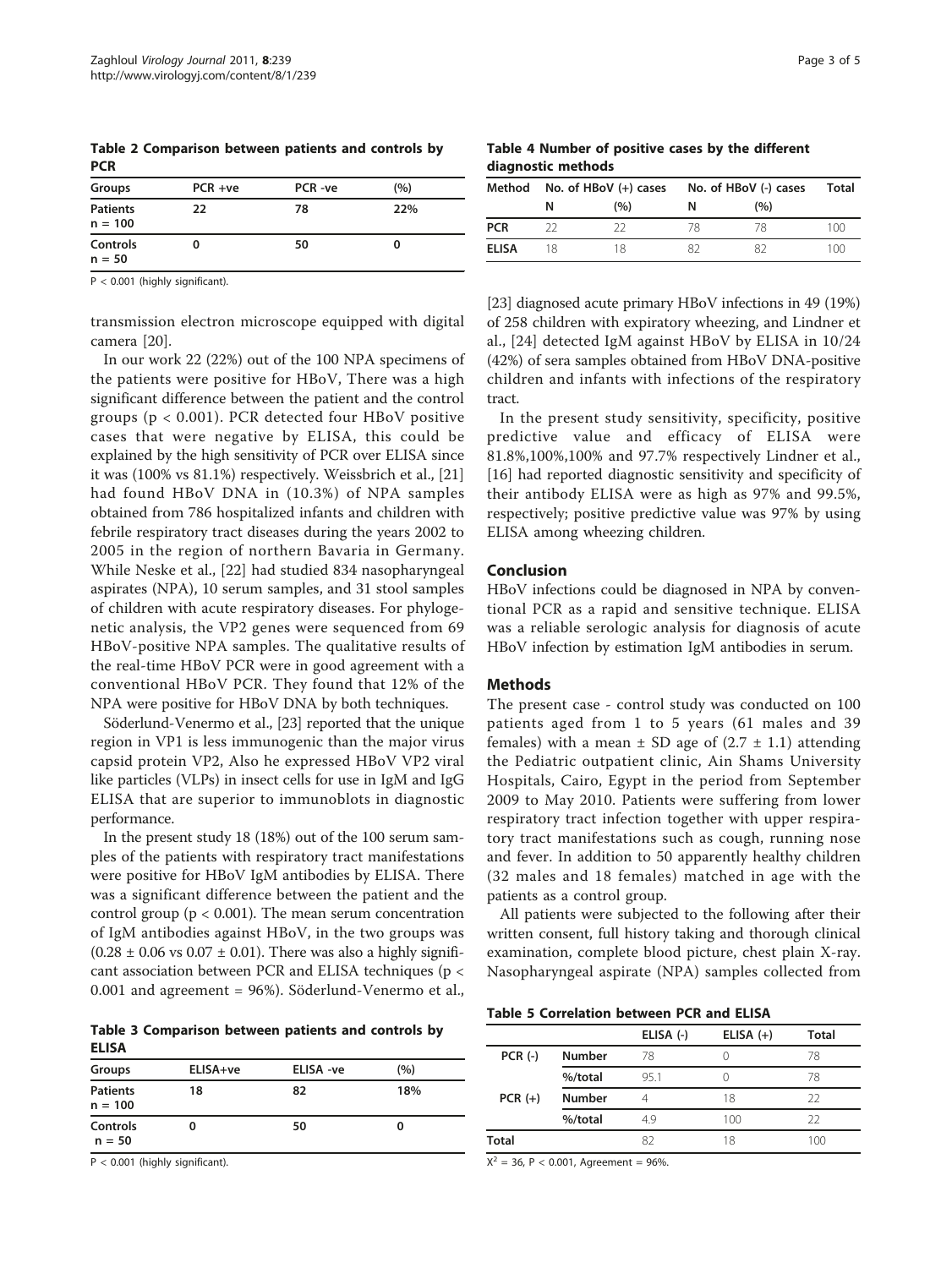<span id="page-3-0"></span>

|  | Table 6 Diagnostic validity test of ELISA |  |  |  |  |
|--|-------------------------------------------|--|--|--|--|
|--|-------------------------------------------|--|--|--|--|

| True positive |              | False positive<br>True negative |                       | False negative |
|---------------|--------------|---------------------------------|-----------------------|----------------|
| 18            |              | 78                              |                       |                |
| Sensitivity%  | Specificity% | Positive predictive%            | Negative predictive % | Efficacy%      |
| 81.8%         | $00\%$       | 100%                            | 95.1%                 | 97.7%          |

both patient and control groups were subjected to microbiological examination and qualitative polymerase chain reaction (PCR) for detection HBoV. Serum samples were collected from both patient and control groups for detection of HBoV- IgM antibodies by ELISA.

# Sample collection

Nasopharyngeal aspirates were collected from patients and control group according to Svensson et al., [\[25\]](#page-4-0). Sterile normal saline solution was instilled in one nostril while occluding the other nostril, using a sterile blunttipped disposable syringe. Then the patient was instructed to forcibly exhale through the lavaged side into a sterile specimen cup. The sequence was then repeated in the other side of the nose. NPA specimens were examined microbiologically immediately and part of the specimens was stored in aliquots at -70°C for PCR. Two ml blood samples from both patients and control were collected into vacutainer, centrifuged and serum was separated and stored at - 20°C for HBoV-IgM antibodies by ELISA.

### Microbiological examination

It was done by Gram stained smear for detection of pus cells and microorganisms. Quantitative culture of NPA specimens of patients and control was done. Undiluted and tenfold serial dilutions were inoculated with a calibrated loop on chocolate agar, blood agar and MacConkey agar plates, after over night incubation in appropriate conditions, Quantitative NPA cultures were considered positive when the growth of  $10^6$  (cfu/ml) or more was observed [[26\]](#page-4-0).

### Qualitative polymerase chain reaction (PCR)

DNA was extracted from 200 μl of the NPA samples using the High Pure Viral Nucleic Acid Kit (Roche, Mannheim, Germany) according to the instructions of the manufacturer.

Amplification of hBoV DNA was performed using 50 μl elution volume with the NP-1 primers BoV188F and BoV542R described by Allander et al., [\[1\]](#page-4-0) (table [8](#page-4-0)) using the HotStarTaq DNA Polymerase (Qiagen, Hilden, Germany). PCR reactions were carried out in a 50 μl volume consisting of 5 μl extracted DNA, 1× Qiagen HotStar buffer, dNTPs at a final concentration of 200 μM each, 200 pmol of each primer, and 1.5 U of Taq Polymerase. The cycling conditions were 50 cycles (94°C 30 s, 53°C 40 s and 1 min at 72°C) after a preheating step of 10 min at 95°C.

After amplification, PCR products were visualized by staining with ethidium bromide on agarose gels. A PCR reaction was considered as positive when a band of the expected size (354 base pairs) was visible.

A plasmid containing the PCR product cloned in the vector PCR 2.1-TOPO (Invitrogen) was used as positive control.

### Enzyme linked immunosorbent assay (ELISA)

HBoV-IgM antibodies were determined by a commercially available immunoglobulin M (IgM) enzyme-linked immunosorbent assay supplied by (Dako, Glostrup, Denmark) for the quantitative determination of IgM antibodies to HBoV in serum. Briefly: serum samples diluted 1:200 in phosphate buffer saline (PBS) and 0.05% Tween (PBST) were applied in duplicate into wells of plates coated with goat anti-human IgM for 60 min at room temperature. After being rinsed 5 times with PBST, biotinylated HBoV viral like particles (VLPs) were applied at a concentration of 25 ng/well and incubated for 45 min at 37°C. Bound antigen was visualized by using horseradish peroxidaseconjugated streptavidin at 1:12,000 in PBST plus 0.5% bovine serum albumin for 45 min at 37°C, followed by ophenylenediamine dihydrochloride and  $H_2O_2$  for 15 min at 37°C. The reaction was stopped after 10 min with 0.5 M H2SO4, and the absorbance at 492 nm were recorded. Cut off absorbance for negative and positive IgM ELISA results were 0.136 and 0.167, respectively.

# Table 7 Diagnostic validity test of PCR

| True positive | False positive<br>True negative |                      |                       | <b>False negative</b> |
|---------------|---------------------------------|----------------------|-----------------------|-----------------------|
| 22            |                                 |                      |                       |                       |
| Sensitivity%  | Specificity%                    | Positive predictive% | Negative predictive % | Efficacy%             |
| 100%          | 78%                             | 100%                 | 100%                  | 99.7%                 |